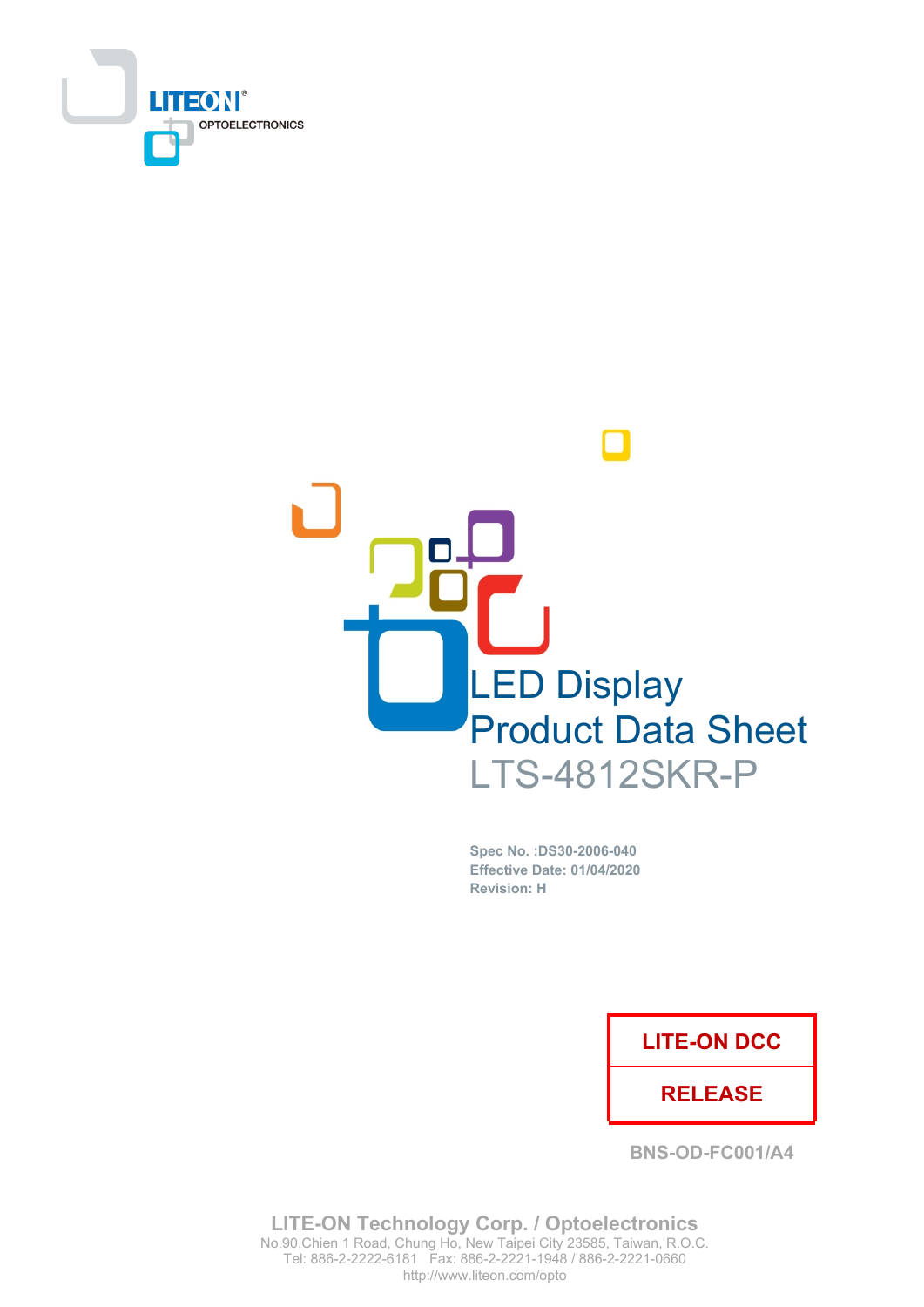

## **LED DISPLAY LTS-4812SKR-P**

# **LED DISPLAY**

## **LTS-4812SKR-P**

| <u>Rev</u> | <b>Description</b>                           | <u>By</u>    | <b>Date</b> |  |  |  |
|------------|----------------------------------------------|--------------|-------------|--|--|--|
| 01         | Preliminary Spec.                            | YG Shi       | 04/20/2006  |  |  |  |
|            |                                              |              |             |  |  |  |
|            |                                              |              |             |  |  |  |
|            |                                              |              |             |  |  |  |
|            |                                              |              |             |  |  |  |
|            |                                              |              |             |  |  |  |
|            |                                              |              |             |  |  |  |
|            | Above data for PD and Customer tracking only |              |             |  |  |  |
|            | NPPR Received and Upload on System           | YG Shi       | 04/20/2006  |  |  |  |
| A          | Add tape & reel oriented 3D drawing          | Vincent Yu   | 10/31/2006  |  |  |  |
| B          | Change temperature curve                     | Nancy Du     | 01/17/2008  |  |  |  |
| C          | Change gray face to light gray face          | Angelrgao    | 01/30/2008  |  |  |  |
| D          | Modify DS spec (Accessories Description)     | ChunChun Lee | 03/14/2009  |  |  |  |
| Е          | Add bin table (J1~M2)                        | ChunChun Lee | 10/17/2009  |  |  |  |
| F          | Change marking customer p/n and part no.     | Mina Lin     | 05/18/2010  |  |  |  |
| G          | Change packing quantity                      | Mina Lin     | 06/11/2011  |  |  |  |
| H          | Update Packing spec. in page 10              | Reo Lin      | 12/30/2019  |  |  |  |

 $1/11$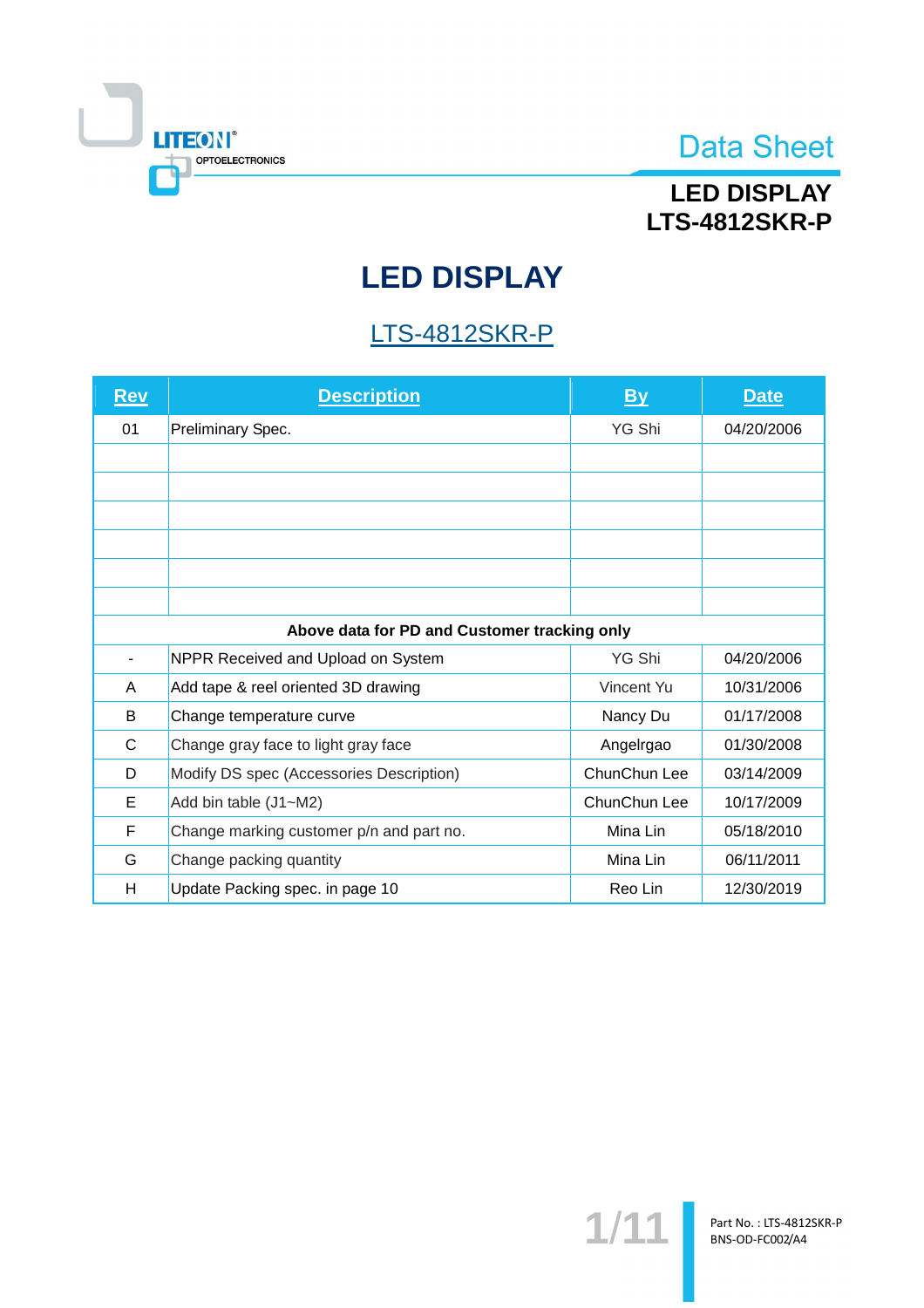

## **LED DISPLAY LTS-4812SKR-P**

### 1. Description

The LTS-4812SKR-P is a 0.39 inch (10.0 mm) digit height single digit SMD display. This device uses AS-AllnGap Super Red LED chips (AllnGap epi on GaAs substrate). The display has gray face and white segments.

#### **1.1 Features**

- 0.39 inch (10.0 mm) DIGIT HEIGHT
- CONTINUOUS UNIFORM SEGMENTS
- LOW POWER REQUIREMENT
- EXCELLENT CHARACTERS APPEARANCE
- HIGH BRIGHTNESS & HIGH CONTRAST
- **WIDE VIEWING ANGLE**
- SOLID STATE RELIABILITY
- CATEGORIZED FOR LUMINOUS INTENSITY.
- LEAD-FREE PACKAGE(ACCORDING TO ROHS)

#### **1.2 Device**

| <b>Part No</b>    | <b>Description</b> |
|-------------------|--------------------|
| AllnGaP Super Red | Common Anode       |
| LTS-4812SKR-P     | Rt. Hand Decimal   |

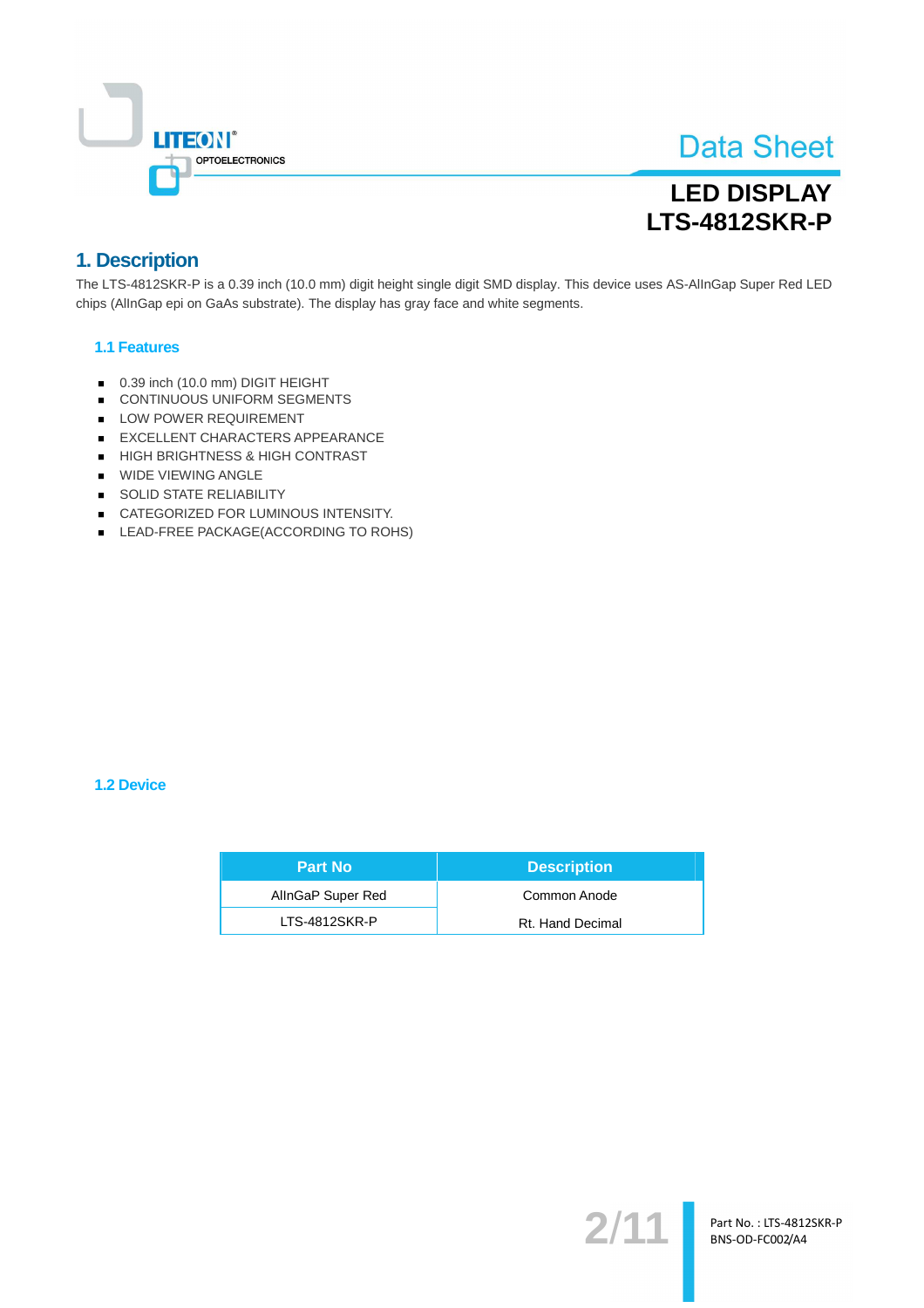

## **LED DISPLAY LTS-4812SKR-P**

### **2. Package Dimensions**



#### Notes:

- 1. All dimensions are in millimeters. Tolerances are ±0.25 mm (0.01") unless otherwise noted
- 2. Foreign material on segment  $\leq 10$ mil
- 3. Ink contamination (surface)  $\leq$  20mils
- 4. Bubble in segment  $\leq 10$ mil
- 5. Bending  $\leq 1\%$  of reflector length
- 6. Plastic pin's burr max is 0.1 mm

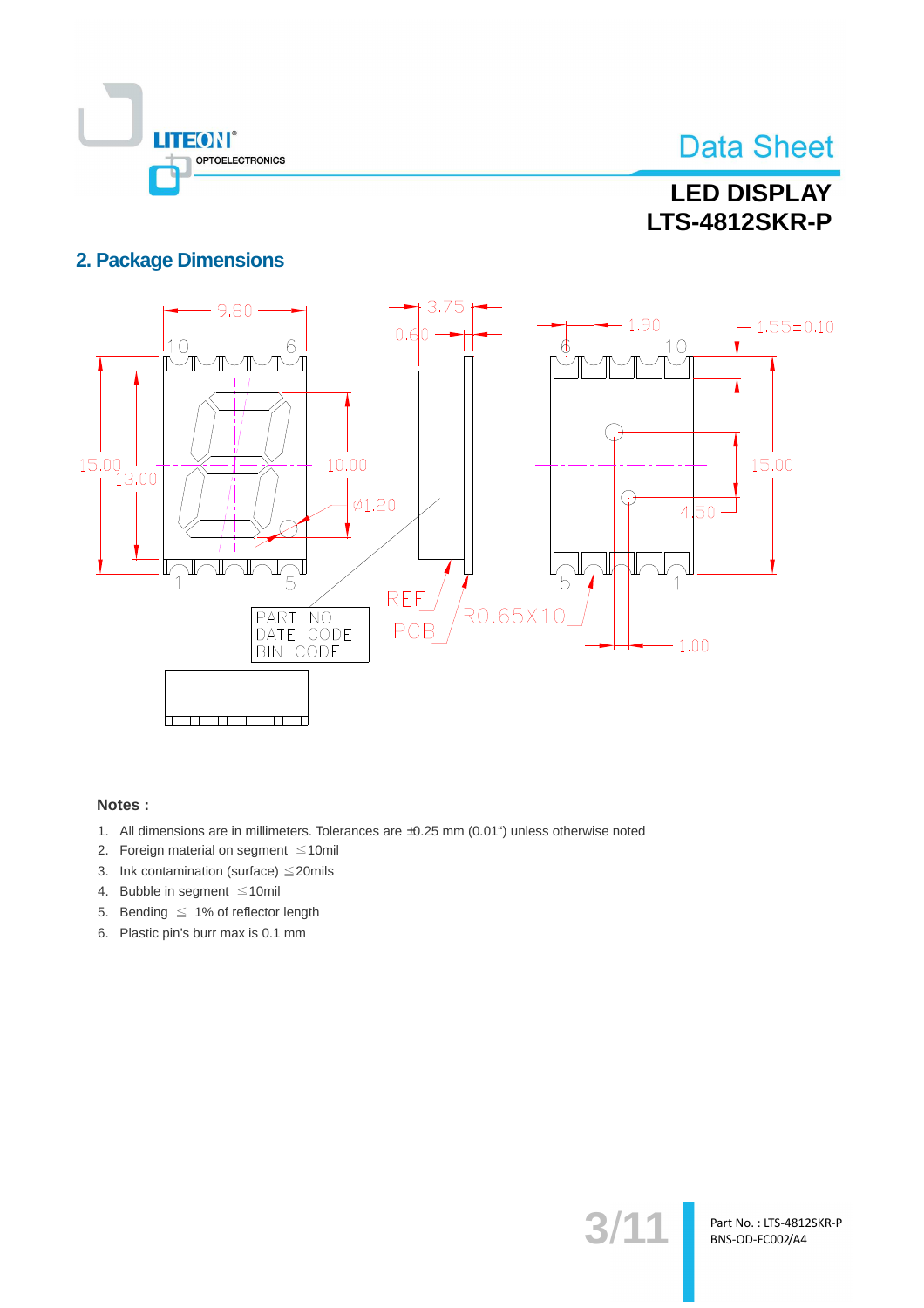

**LED DISPLAY LTS-4812SKR-P** 

### 3. Internal Circuit Diagram





### **4. Pin Connection**

| <b>No</b>      | <b>Connection</b>      |
|----------------|------------------------|
| 1              | CATHODE E              |
| 2              | CATHODE D              |
| 3              | ANODE<br><b>COMMON</b> |
| $\overline{4}$ | CATHODE C              |
| 5              | CATHODE DP             |
| 6              | CATHODE B              |
| $\overline{7}$ | CATHODE A              |
| 8              | <b>COMMON</b><br>ANODE |
| 9              | CATHODE F              |
| 10             | CATHODE G              |



Part No.: LTS-4812SKR-P BNS-OD-FC002/A4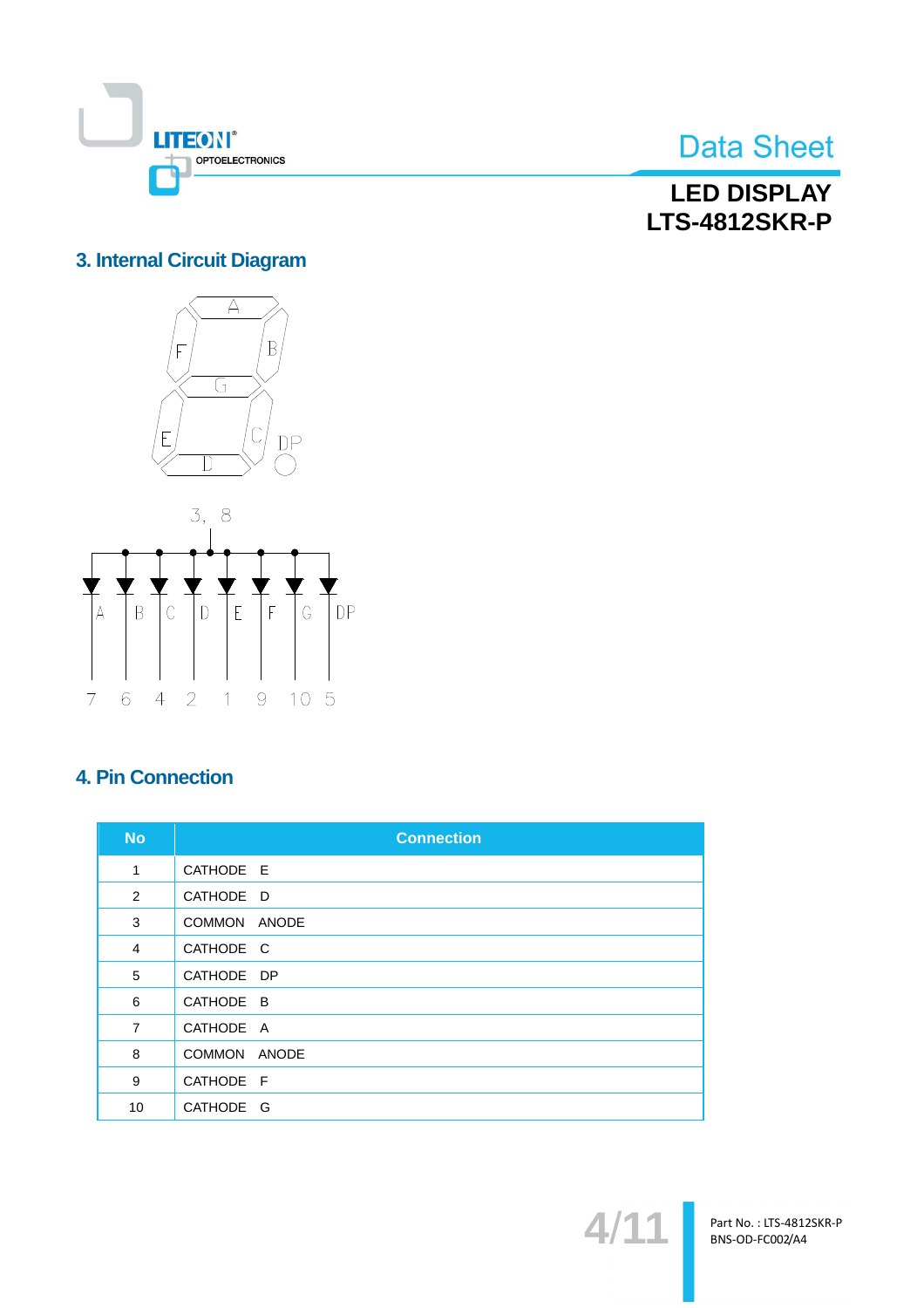

## **LED DISPLAY LTS-4812SKR-P**

### **5. Rating and Characteristics**

#### 5.1. Absolute Maximum Rating at Ta=25°C

| <b>Parameter</b>                                                                       | <b>Maximum Rating</b> | <b>Unit</b> |  |
|----------------------------------------------------------------------------------------|-----------------------|-------------|--|
| Power Dissipation Per Segment                                                          | 70                    | mW          |  |
| Peak Forward Current Per Segment<br>(1/10 Duty Cycle, 0.1ms Pulse Width)               | 90                    | mA          |  |
| <b>Continuous Forward Current Per Segment</b><br>Derating Linear From 25°C Per Segment | 25<br>0.28            | mA<br>mA/C  |  |
| <b>Operating Temperature Range</b>                                                     | -35 $C$ to +105 $C$   |             |  |
| Storage Temperature Range                                                              | $-35C$ to $+105C$     |             |  |
|                                                                                        |                       |             |  |

Iron Soldering Conditions: 1/16 inch Below Seating Plane for 3 Seconds at 260°C

#### 5.2. Electrical / Optical Characteristics at Ta=25°C

| <b>Parameter</b>                                          | <b>Symbol</b>    | MIN. | TYP. | MAX. | <b>Unit</b> | <b>Test Condition</b> |
|-----------------------------------------------------------|------------------|------|------|------|-------------|-----------------------|
| Average Luminous Intensity Per Segment                    | IV               | 1301 | 3000 | 8600 | ucd         | $IF = 2mA$            |
| Peak Emission Wavelength                                  | λp               |      | 639  |      | nm          | $IF = 20mA$           |
| Spectral Line Half-Width                                  | $\Delta \lambda$ |      | 20   |      | nm          | $IF = 20mA$           |
| Dominant Wavelength                                       | λd               |      | 631  |      | nm          | $IF = 20mA$           |
| Forward Voltage Per Chip                                  | <b>VF</b>        |      | 2.0  | 2.6  | V           | $IF = 20mA$           |
| Reverse Current Per Segment <sup>(2)</sup>                | IR               |      |      | 100  | μA          | $VR=5V$               |
| Luminous Intensity Matching Ratio<br>(Similar Light Area) | $IV-m$           |      |      | 2:1  |             | $IF = 2mA$            |

#### Notes:

1. Luminous intensity is measured with a light sensor and filter combination that approximates the CIE (Commission International De L'Eclariage) eye-response curve

 $5/$ 

Part No.: LTS-4812SKR-P BNS-OD-FC002/A4

2. Reverse voltage is only for IR test. It cannot continue to operate at this situation

3. Cross talk specification  $\leq 2.5\%$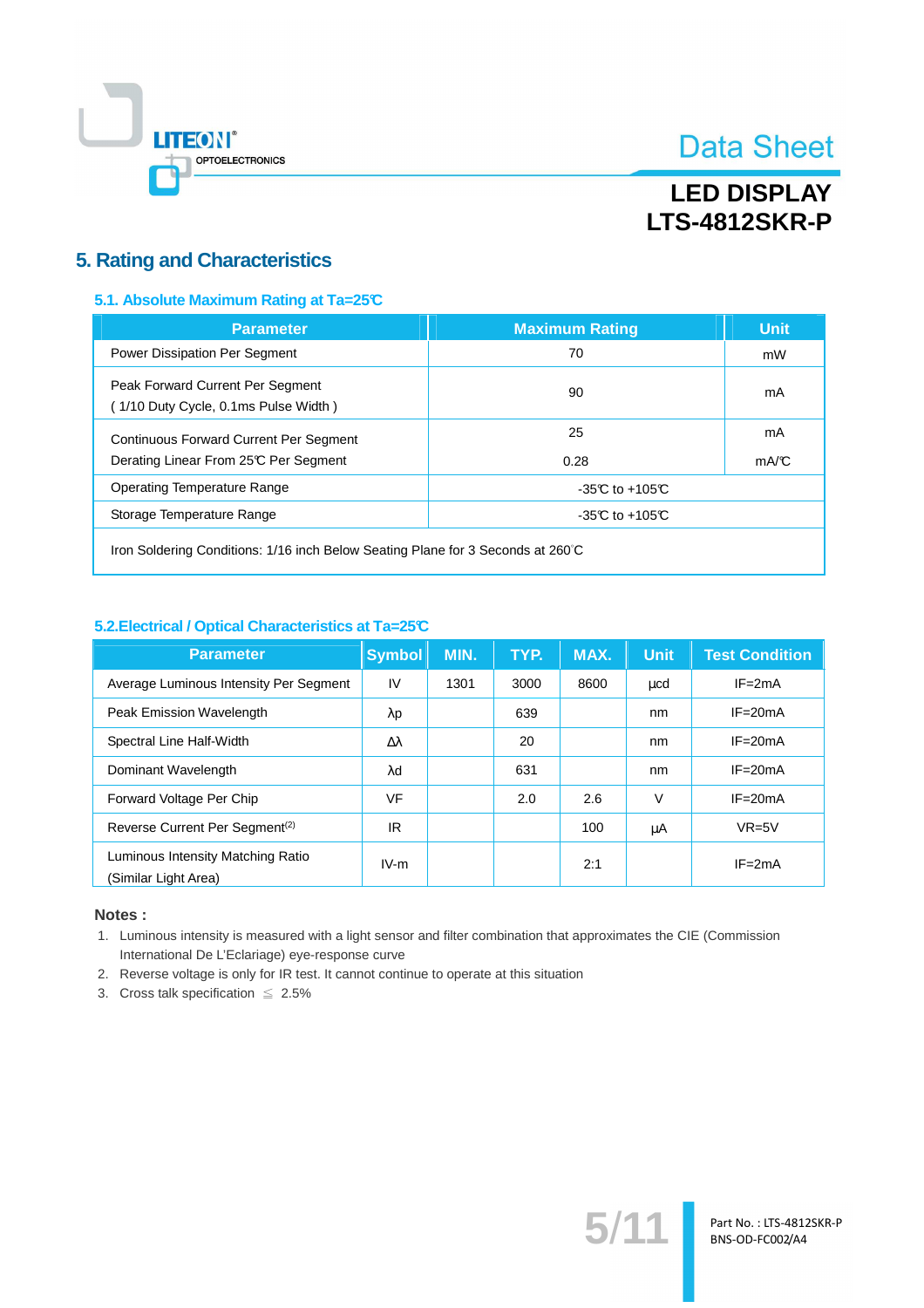

### **LED DISPLAY LTS-4812SKR-P**

#### **5.3.Bin Range Distribution**

| <b>Bin</b> |      | J2   | K1   | K <sub>2</sub> |
|------------|------|------|------|----------------|
| Min.       | 1301 | 1651 | 2101 | 2681           |
| Max.       | 1650 | 2100 | 2680 | 3400           |

| <b>Bin</b> | - 1  | -2   | M1   | M <sub>2</sub> |
|------------|------|------|------|----------------|
| Min.       | 3401 | 4301 | 5401 | 6851           |
| Max.       | 4300 | 5400 | 6850 | 8600           |

Unit is µcd, Tolerance is +/-15%

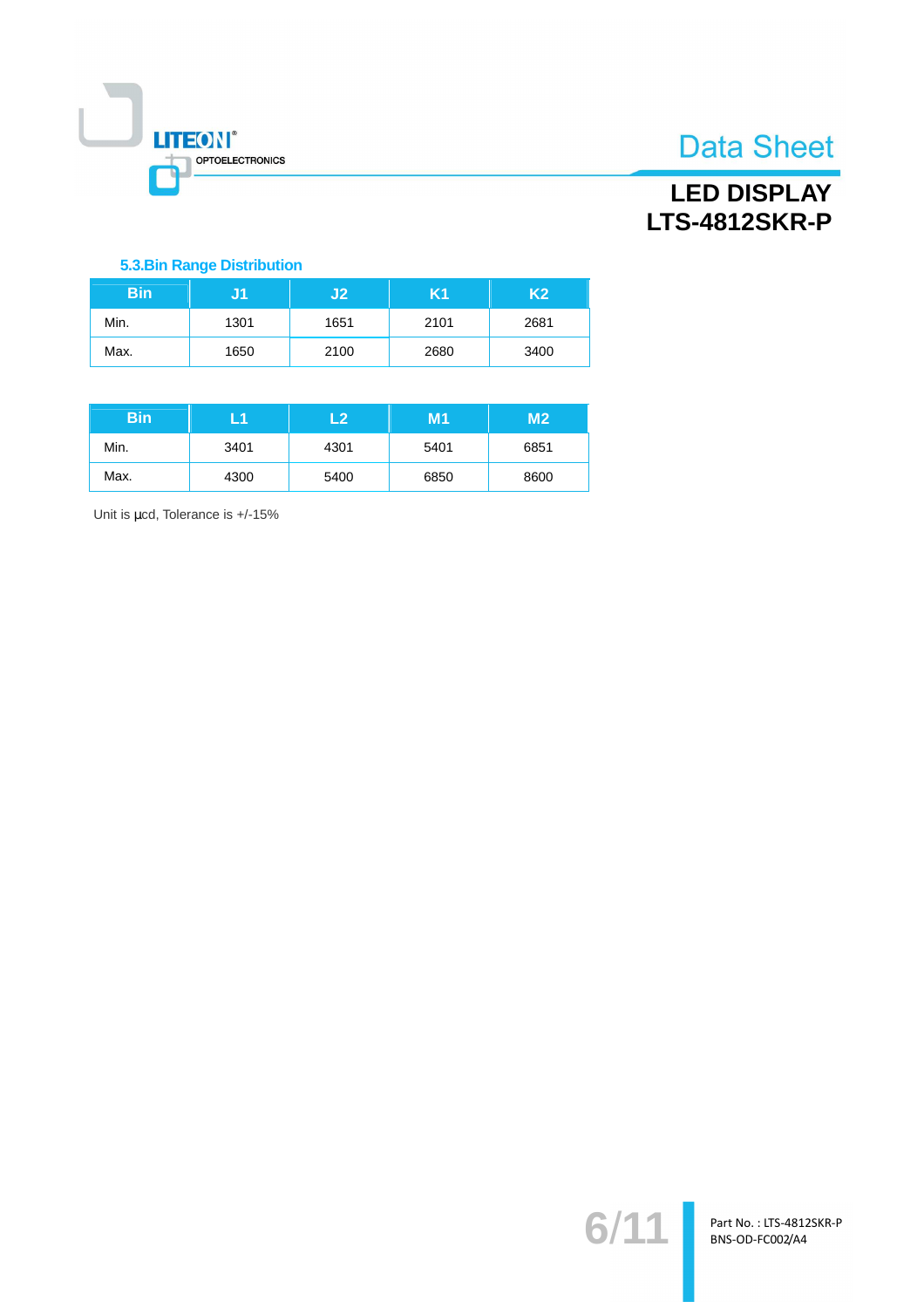

## **LED DISPLAY LTS-4812SKR-P**

#### 5.4. Typical Electrical / Optical Characteristics Curves



NOTE : KR=AlInGaP SUPER RED

Part No.: LTS-4812SKR-P BNS-OD-FC002/A4

 $7/1$ <sup>-</sup>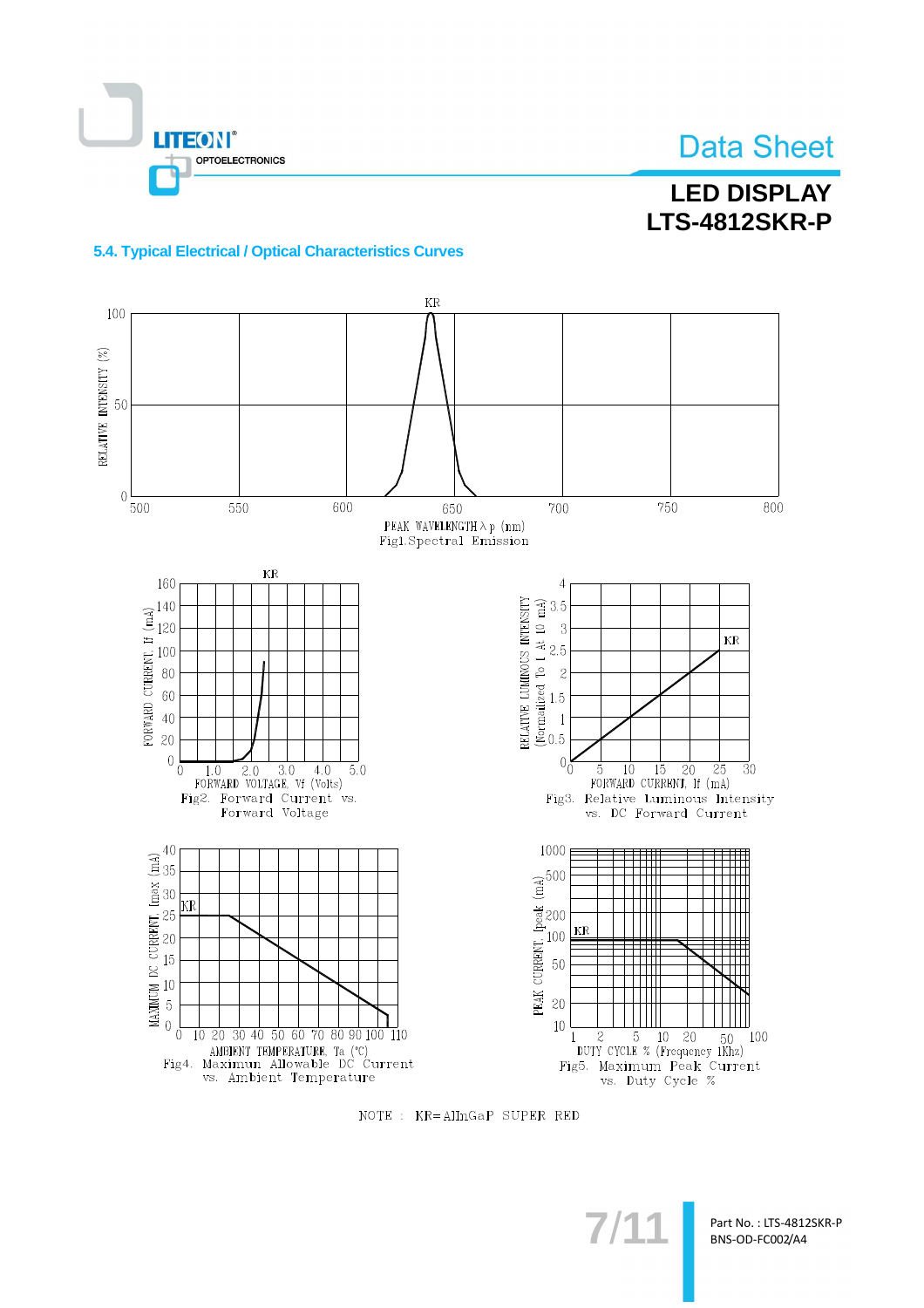

Part No.: LTS-4812SKR-P BNS-OD-FC002/A4

## **LED DISPLAY LTS-4812SKR-P**

### **6. SMT SOLDERING INSTRUCTION**

(Number of reflow process shall be less than 2 times, and cooling process to normal temperature is required between the first and the second soldering process)



#### Notes:

1. Recommended soldering condition

| Reflow Soldering (Two times only) |                 | Soldering Iron (One time only) |            |  |
|-----------------------------------|-----------------|--------------------------------|------------|--|
| Pre-heat:                         | $120 - 150$ °C. | Temperature                    | 300°C Max. |  |
| Pre-heat time:                    | 120sec. Max.    | Soldering time                 | 3sec. Max. |  |
| Peak temperature:                 | 260℃ Max.       |                                |            |  |
| Soldering time:                   | 5sec. Max.      |                                |            |  |

2. Number of reflow process shall be less than 2 times, and cooling process to normal temperature is required between the first and the second soldering process.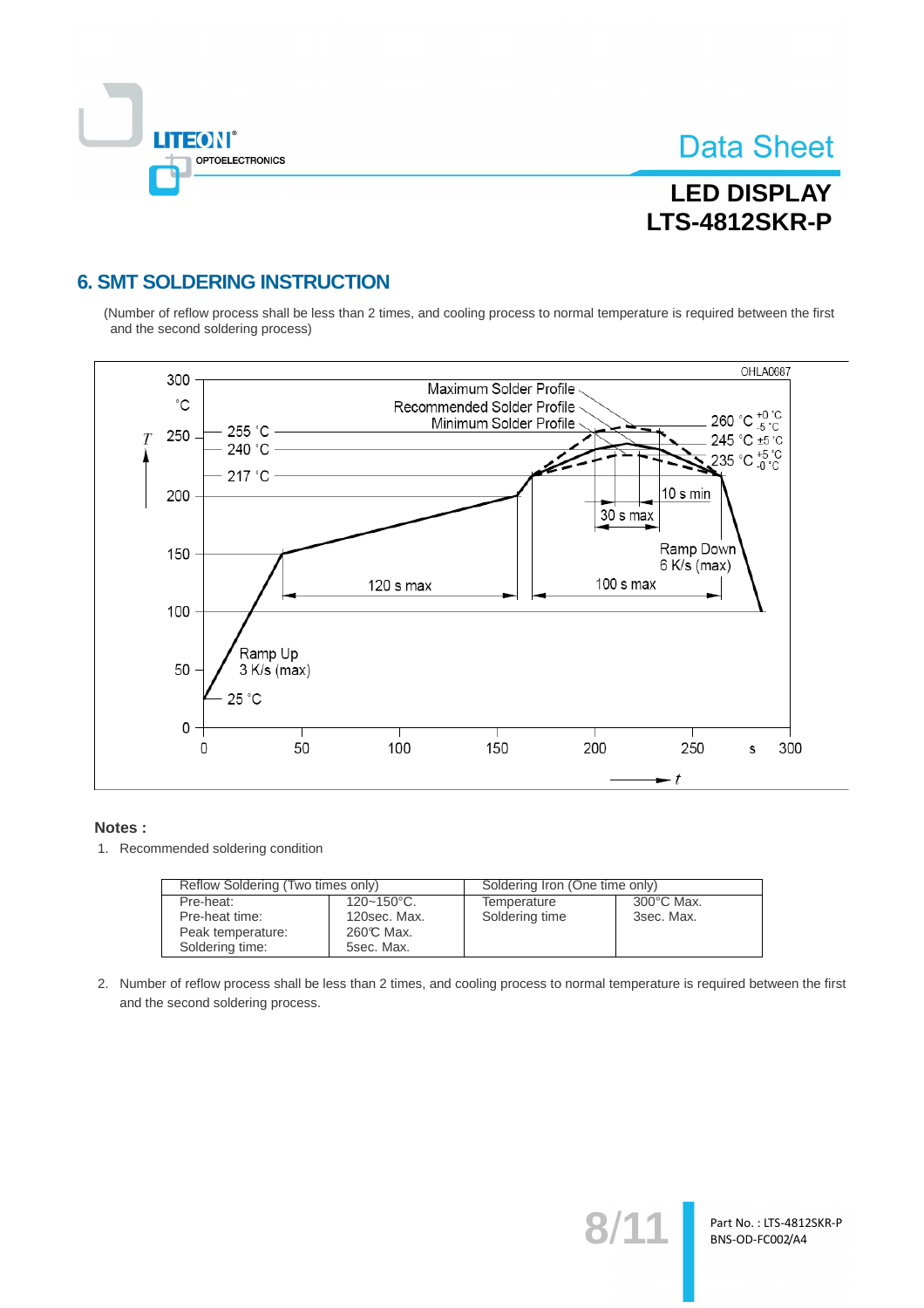



**LED DISPLAY LTS-4812SKR-P** 

### 7. Recommended Soldering Pattern



### **8. Packing Specification**

**8.1. Packing Reel Dimensions** 







 $9/11$ 

Part No.: LTS-4812SKR-P BNS-OD-FC002/A4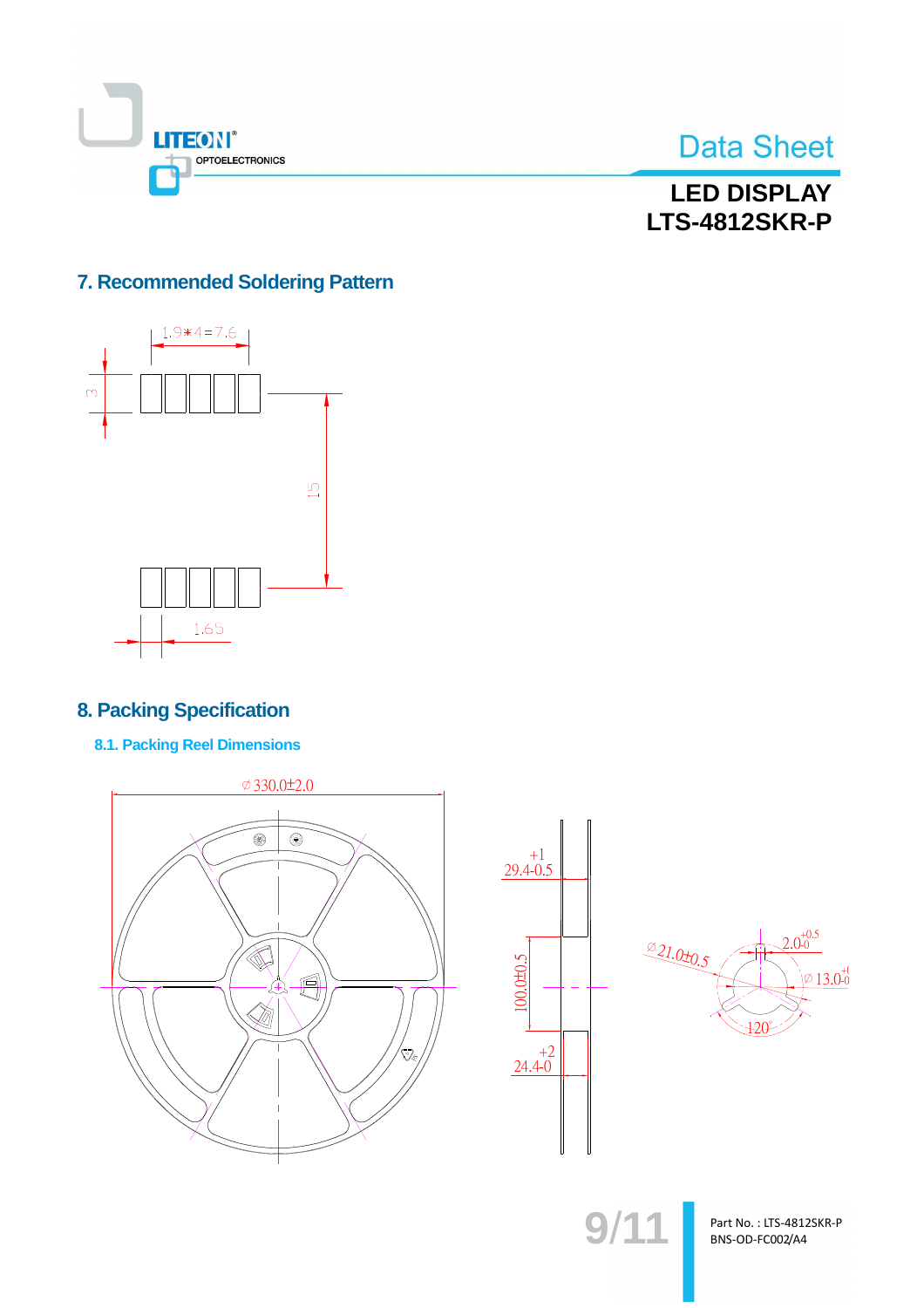

## **LED DISPLAY LTS-4812SKR-P**

#### **8.2. Packing Carrier Dimensions**

OPTOELECTRONICS

**LITEON®** 



2. Carrier camber is within 1 mm in 250 mm.

3. Material: Black Conductive Polystyrene Alloy. 4. All dimensions meet EIA-481-D requirements.

- 5. Thickness: 0.40±0.05mm.
- 
- 
- 6. Packing length per 22" reel : 44.5 Meters.(1:3)<br>7. Component load per 13" reel : 800 pcs.<br>8. Minimum packing quantity is 200 pcs for remainders

#### 8.3. Trailer part / Leader part



10